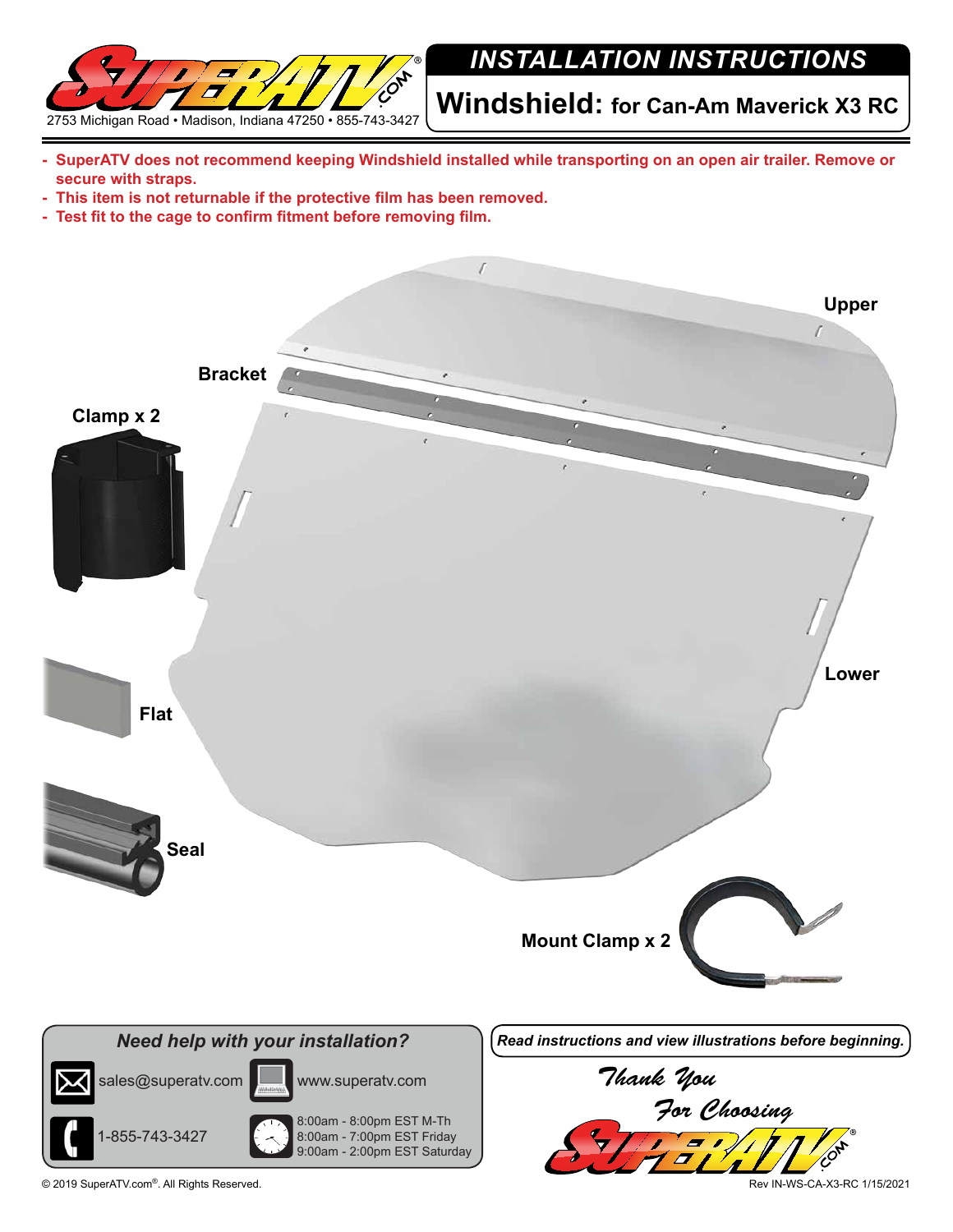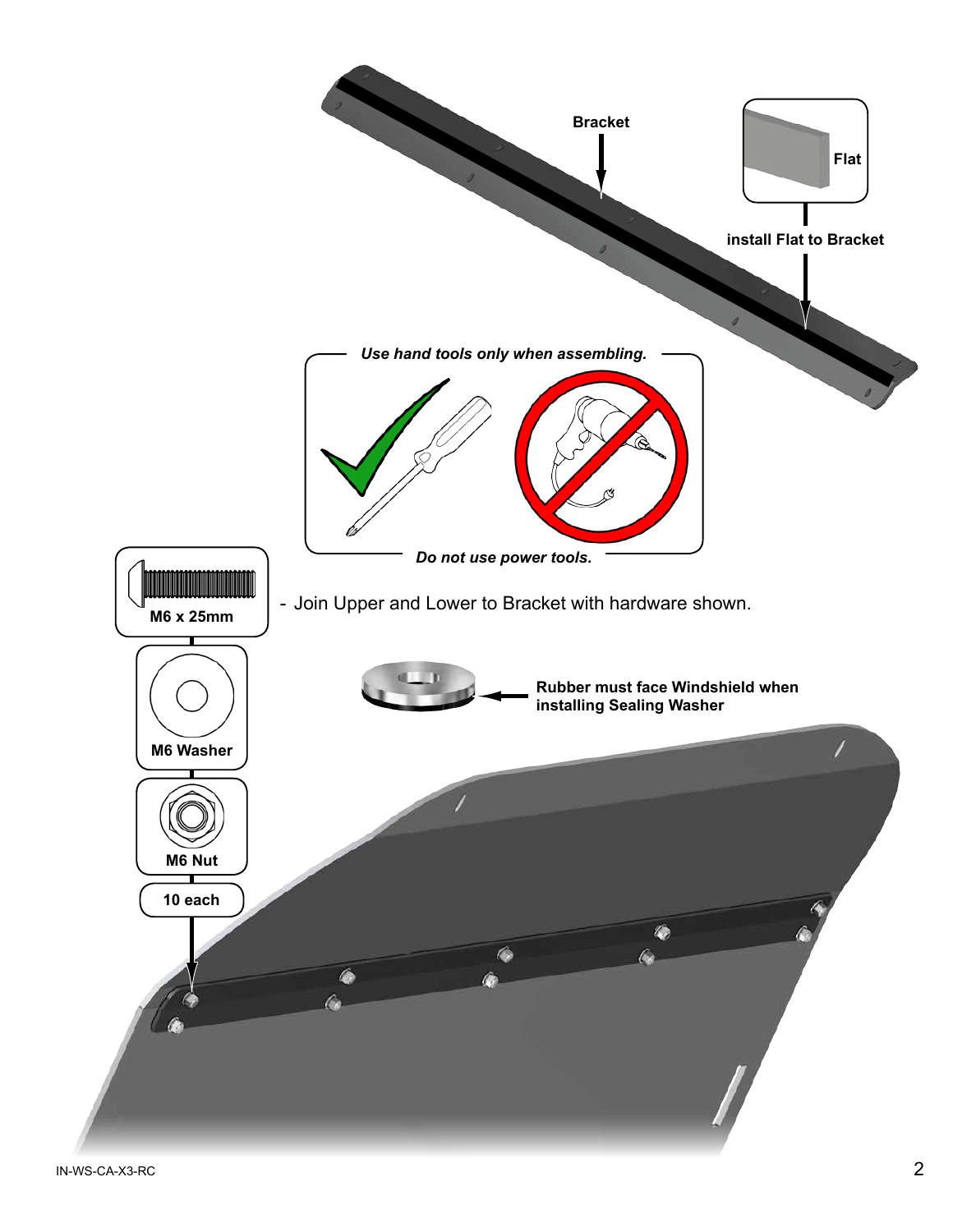- Install Seal to assembly.

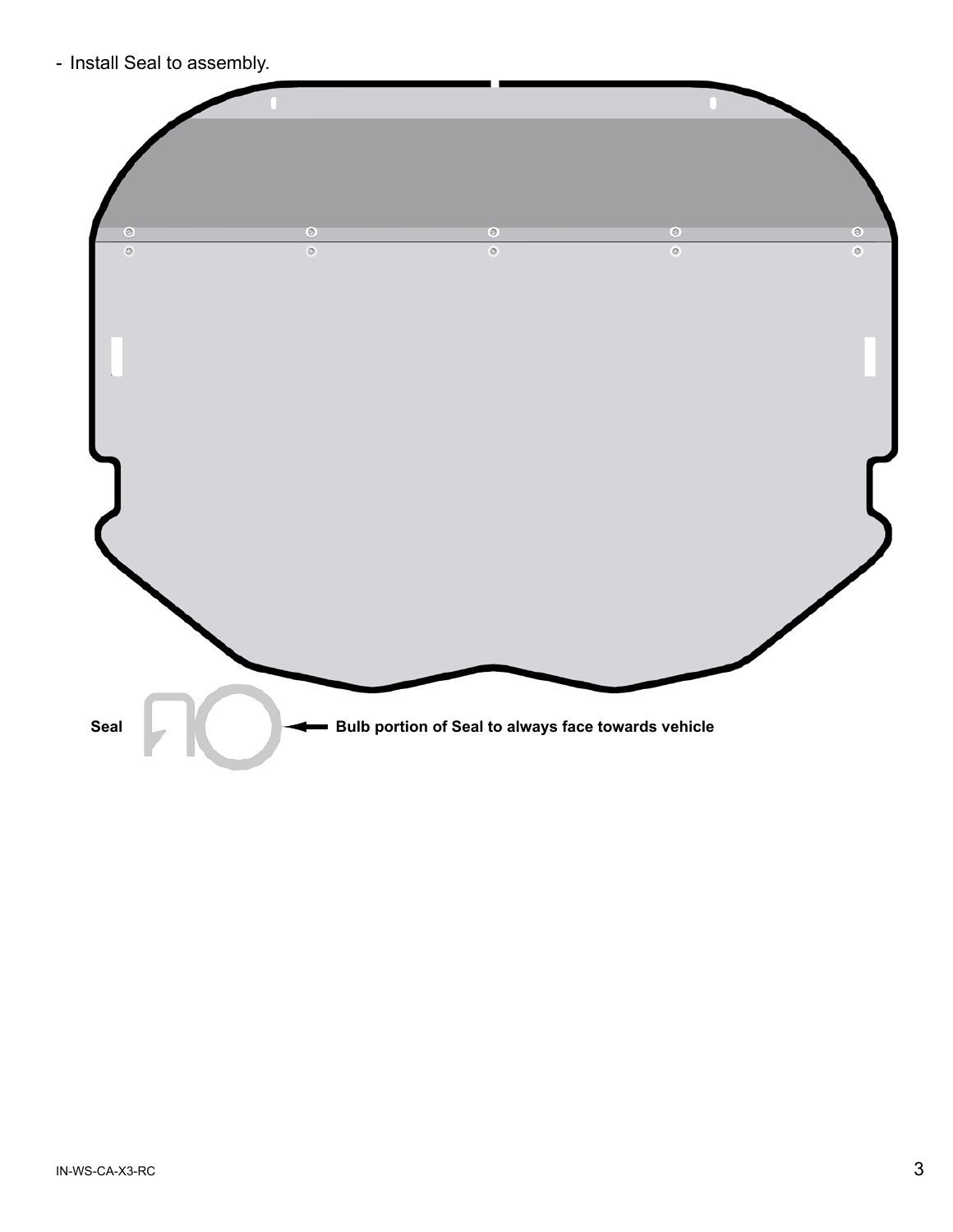- Install Mount Clamps and Gasket to Cage in locations shown.

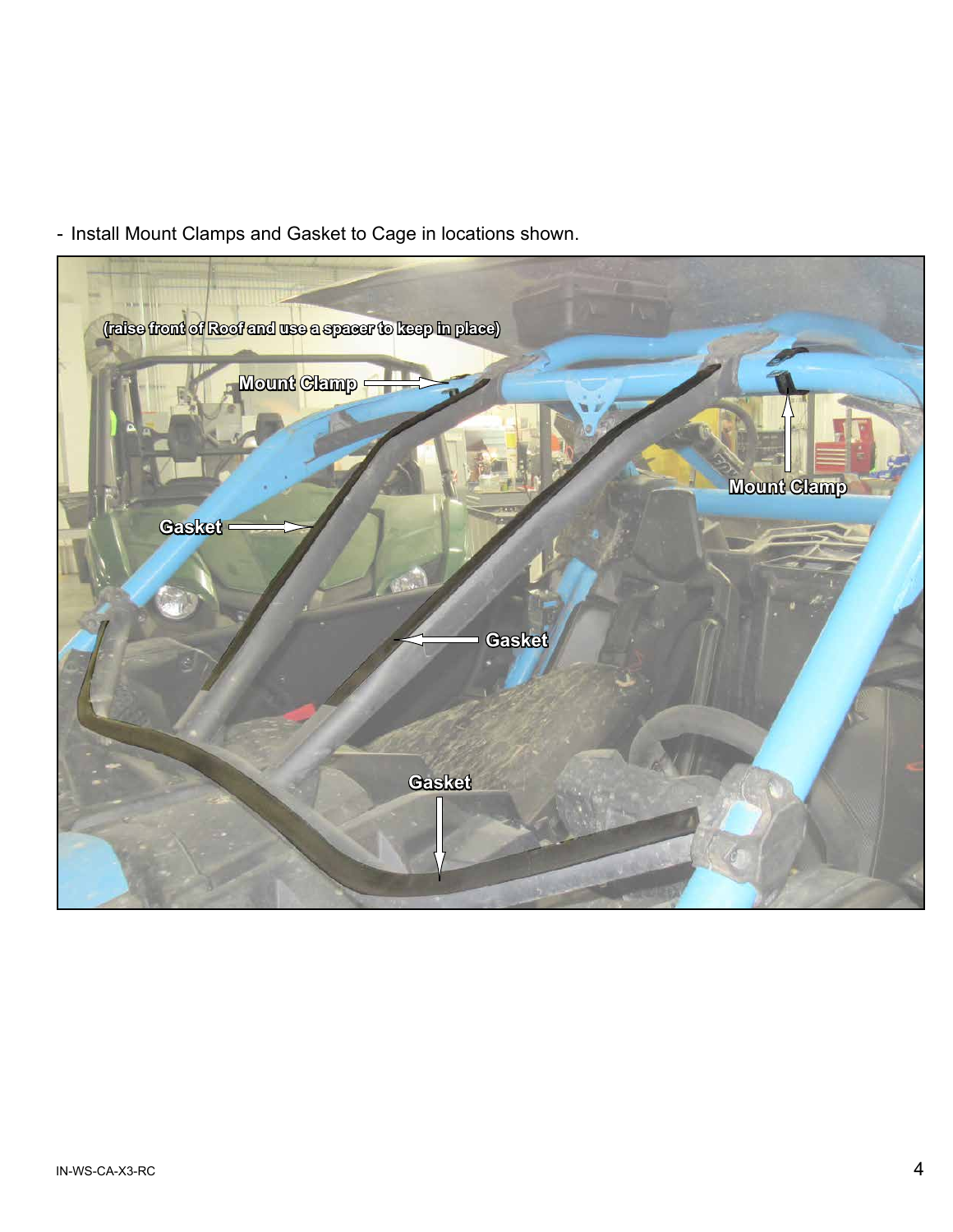- Install and secure Windshield with hardware and Clamps.



## **Liability Statement**

SuperATV's® products are designed to best fit user's ATV/UTV under stock conditions. Adding, modifying, or fabricating any factory or aftermarket parts will void any warranty provided by SuperATV® and is not recommended. SuperATV's® products could interfere with other aftermarket accessories. If user has aftermarket products on machine, contact SuperATV® to verify that they will work together.

Although SuperATV® has thousands of satisfied customers, user should be aware that installing lift kits, long travel, or suspension kits, tires, etc. will change the ride of machine and may increase maintenance and part wear. Operating any off-road machine while, or after, consuming alcohol and/or drugs increases risk of bodily harm or death. No warranty or representation is made as to this product's ability to protect user from severe injury or death. SuperATV® urges operators and occupants to wear a helmet and appropriate riding gear at all times.

By purchasing and installing SuperATV® products, user agrees that should damages occur, SuperATV® will not be held responsible for loss of time, use, labor fees, replacement parts, or freight charges. SuperATV®, nor any 3rd party, will not be held responsible for any direct, indirect, incidental, special, or consequential damages that result from any product purchased from SuperATV®. The total liability of seller to user for all damages, losses, and causes of action, if any, shall not exceed the total purchase price paid for the product that gave rise to the claim.

SuperATV® will warranty only parts provided by SuperATV®. Any damage or problems with OEM housings, bearings, seals, or other manufacturers' products will not be covered by SuperATV®. SuperATV® parts and products are not warrantied if item was not installed properly, misused, or modified.

Installing, adding, modifying, or fabricating any factory or aftermarket product to your ATV/UTV may violate certain local, state, and federal laws. Be advised that laws vary depending on town, city, county, state, etc. Use of certain products on public streets, roads, or highways may be in violation law. The Buyer is solely and exclusively legally and personally responsible for any violation of the law by the installation or use of the product. You must abide by all local, state, and federal laws, including but not limited to vehicle safety, traffic laws, and ordinances. It is your responsibility to know the laws and how they apply to you.

The Buyer is responsible to fully understand the capability and limitations of his/her vehicle according to manufacturer specifications, warnings and instructions and agrees to hold SuperATV® harmless from any damage resulting from failure to adhere to such specifications, warnings and/ or instructions. The Buyer is also responsible to obey all applicable federal, state, and local laws and ordinances when operating his/her vehicle while using this product, and the Buyer agrees to hold SuperATV® harmless from any violation thereof.